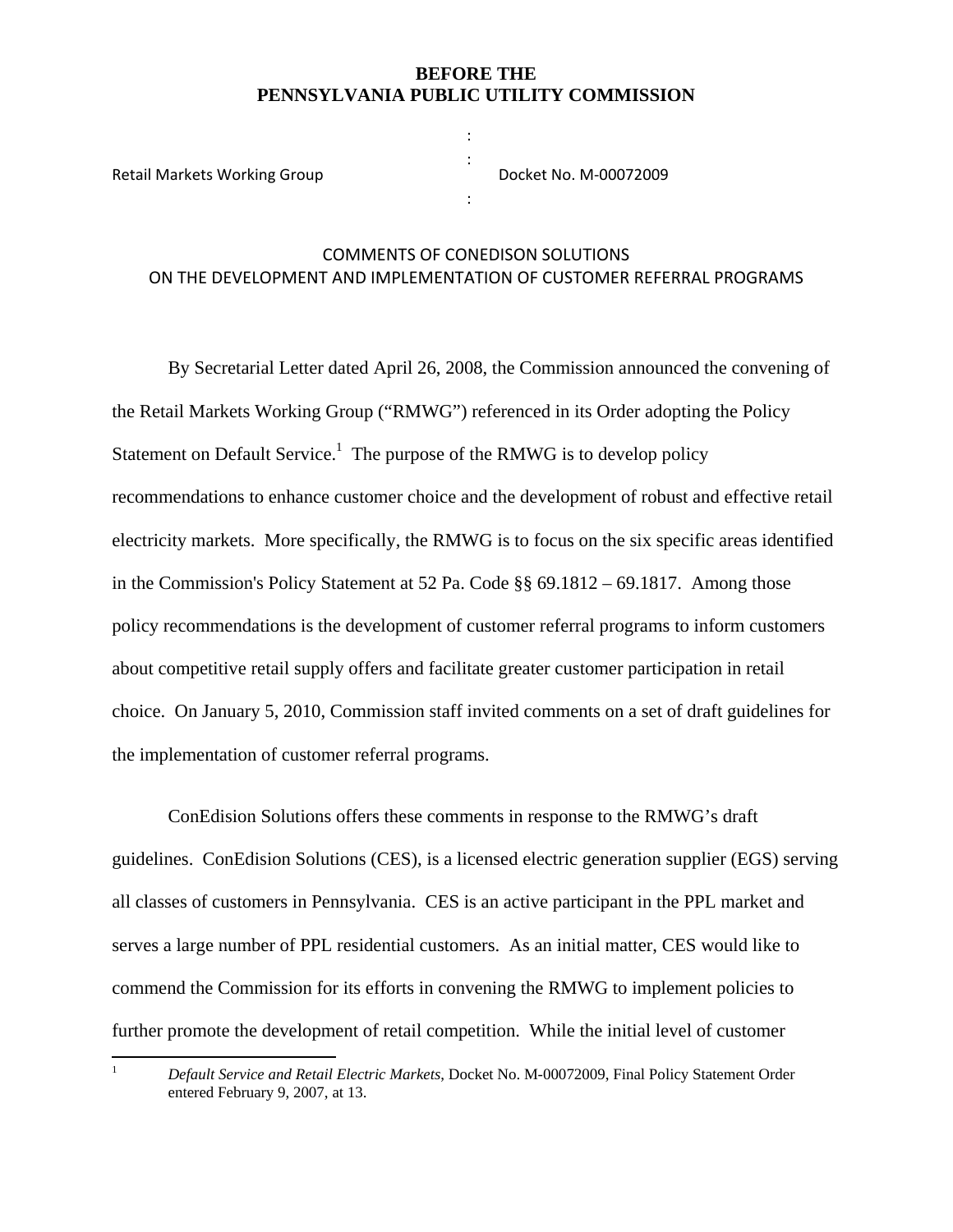participation, particularly in the mass market, in PPL has been encouraging, continued steps to promote residential competition are warranted. Most Pennsylvania customers are still accustomed to having only a single electricity provider to choose from—their local EDC. The EDCs enjoy an advantaged relationship with customers and control all typical communication channels with customers (i.e., invoices, bill inserts, customer call centers, etc.) and all customerspecific data (consumption data and contact information) as a result. Therefore it is difficult for a new market entrant to overcome these substantial advantages that are stacked in favor of the EDCs' default service. A customer referral program is one of a series of tools that can be used to establish a more level playing field for competitive suppliers in the retail market. These measures will help effectuate the paradigm shift that must take place to successfully transition from a monopolistic to a competitive retail electric market in Pennsylvania.

As the Commission has repeatedly recognized, retail competition is superior to regulated service as it delivers customer-focused service, enables innovative product development and leads to the most efficient market price. All consumers should be afforded the opportunity to participate in properly functioning and workable competitive retail markets and to avail themselves of the resulting benefits that only such competitive retail markets can deliver. Accordingly, CES fully supports the development and implementation of properly structured customer referral programs in each Pennsylvania EDC. CES offers the following comments on the structure of such programs.

### **A customer referral program should be a broad set of measures to inform customers about retail choice.**

The RMWG draft guidelines describe a specific type of customer referral program whereby customers receive an introductory discount rate and may be randomly assigned to a participating supplier. This type of program is modeled after the New York customer referral program. CES participates in the New York program and believes it is one example of a successful program. However, CES respectfully submits that a customer referral program should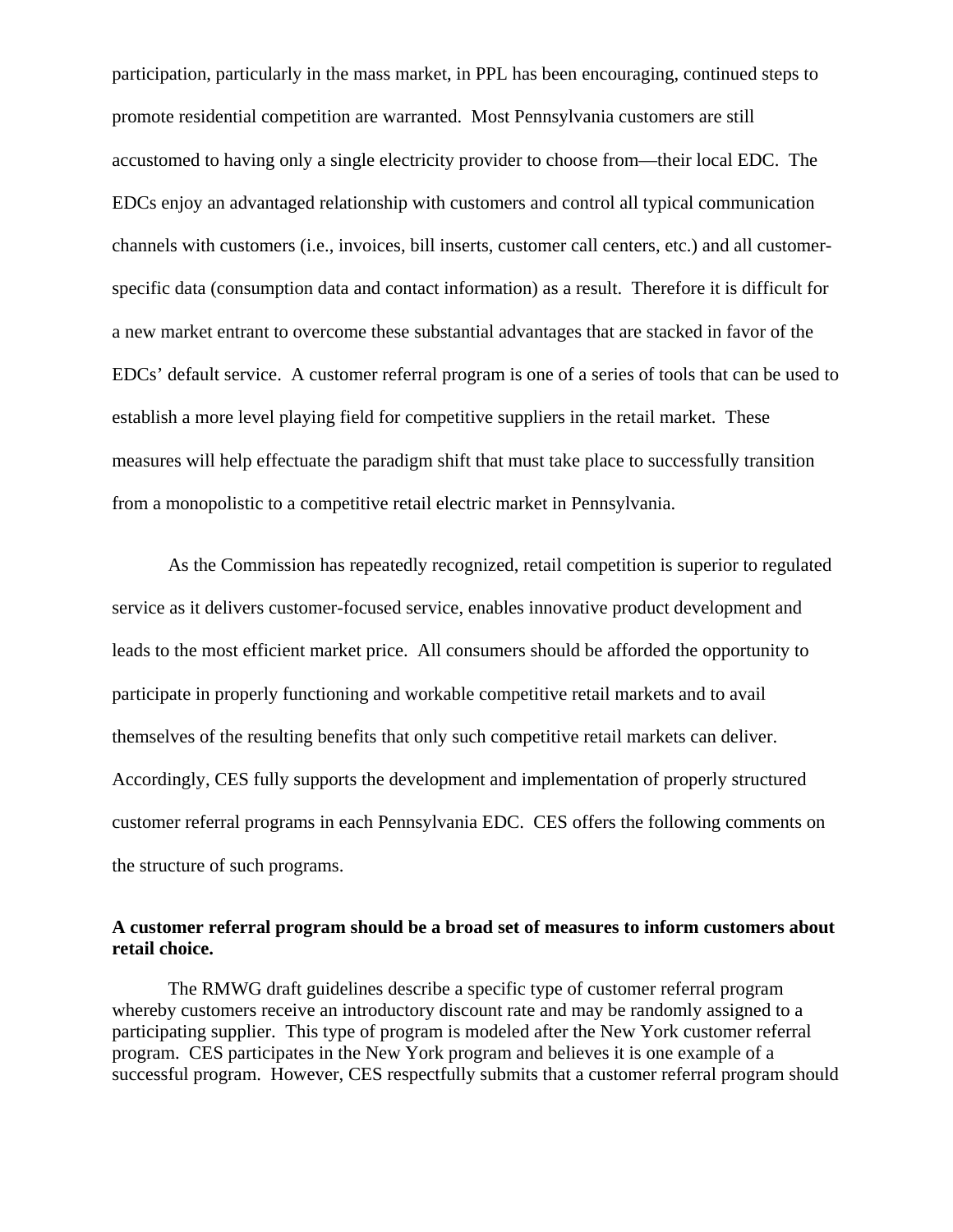encompass a broader set of measures to inform customers about available retail offers. These measures should include:

- The development of a statewide website that would list all available competitive retail offers.
- Development of quarterly bill inserts for all residential and small commercial customers that would include information on available competitive offers and details regarding how to enroll in these offers.
- Development of a process to inform customers about available competitive offers when customers contact the EDC customer service center.
- Development of a process to inform customers about available competitive offers when customers initiate new service or move service to a new location.

CES believes that a broader set of measures is appropriate because the introductory discount rate program may be viewed as too prescriptive by some suppliers in some circumstances. For example, suppliers may be able to offer a larger discount than the 7 percent introductory discount under the proposed program. CES notes that in the PPL service area, the initial residential offers were at levels equal to or greater than 10 percent off of PPL's 2010 default rate. If a supplier can offer a rate lower than the introductory discount rate, then it would be in the supplier's and customers' best interests for this offer to be communicated to customers through a broad set of means.

Specifically, CES recommends that the Commission develop a state wide website that would allow suppliers to post all of their available offers on a monthly basis. This website would be modeled after the Connecticut website, available at:

#### http://www.ctenergyinfo.com/display\_rates.htm

This website would allow suppliers to post multiple offers of varying product types and would encourage maximum participation of suppliers. Each EDC would include a prominent link to the state-wide website on its website.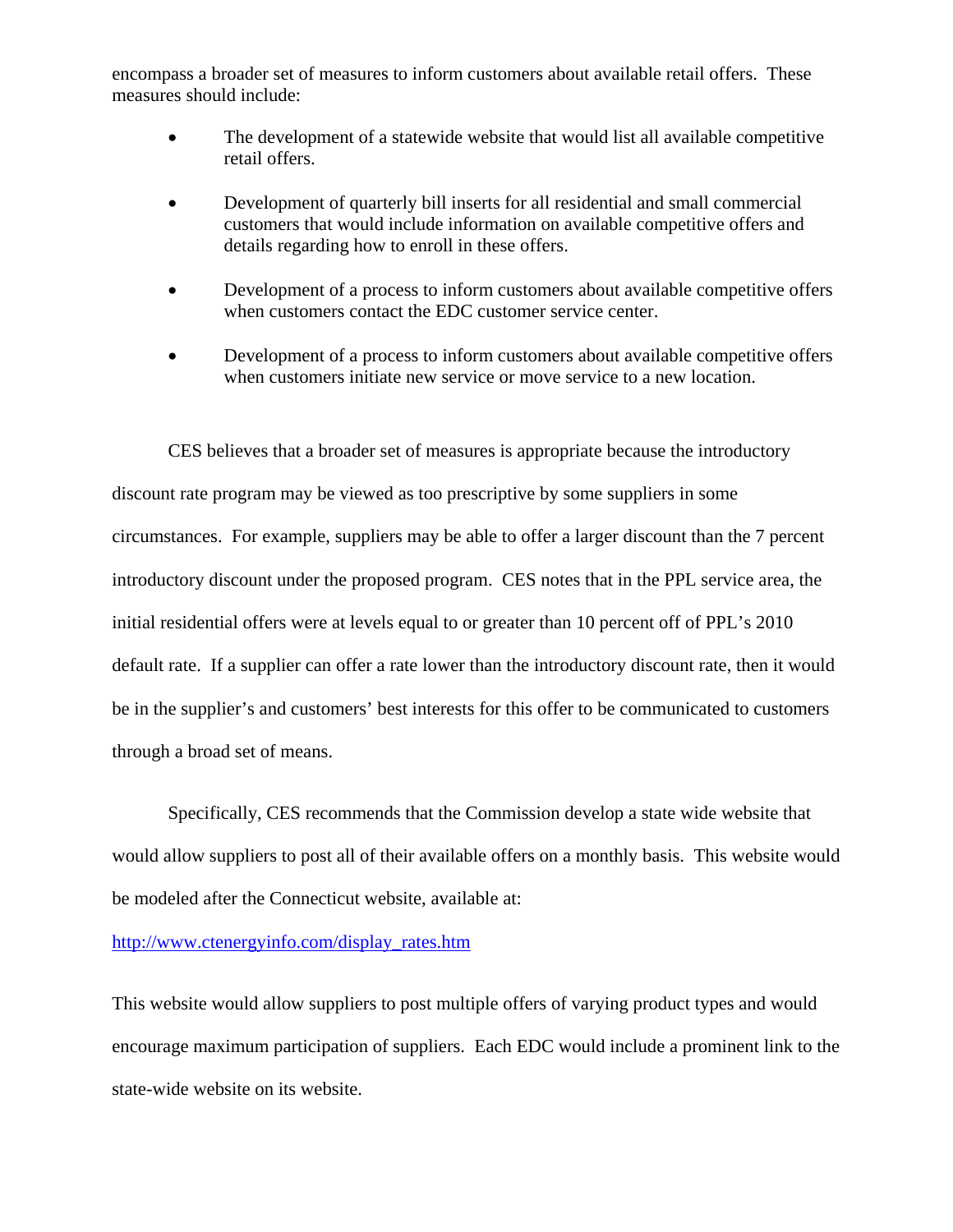Additionally, CES recommends that each EDC include bill inserts on a quarterly basis, which would include a printed copy of the available offers that are currently posted to the statewide website for that particular EDC. Each EDC would also include references to the state-wide website, along with a printed copy of the currently available offers, in its welcome packets sent to new customers in service initiation and move-in scenarios.

# **CES comments on the RMWG's proposed guidelines for an introductory discount rate referral program.**

CES offers the following specific comments in response to the draft guidelines for an

introductory discount rate customer referral program.

1.) Effect of EGS Participation.

An EGS's participation in an EGS referral program shall not restrict its freedom to continue making offers and enrolling customers outside of the requirements of the program.

CES Comments: CES supports this.

2.) Selection of an EGS.

Customers participating in a referral program shall be permitted to affirmatively choose a specific EGS. Customers that do not express a preference will be assigned at random, on a rotating basis, to an EGS drawn from the list of participants in the program.

CES Comments: All communication materials about the introductory discount rate program should also direct customers to the state‐wide website containing all currently available supply offers.

3.) Eligibility

Eligible customers for the program shall be those customers under utility rate schedules for residential and small commercial.

CES Comments: CES supports these eligibility criteria. However, each EDC should be directed to work with participating EGSs, the OCA, the OSBA and Commission staff to determine the appropriate rate classes that should be eligible. CES notes that there is currently significant differences in how each EDC defines customer segments.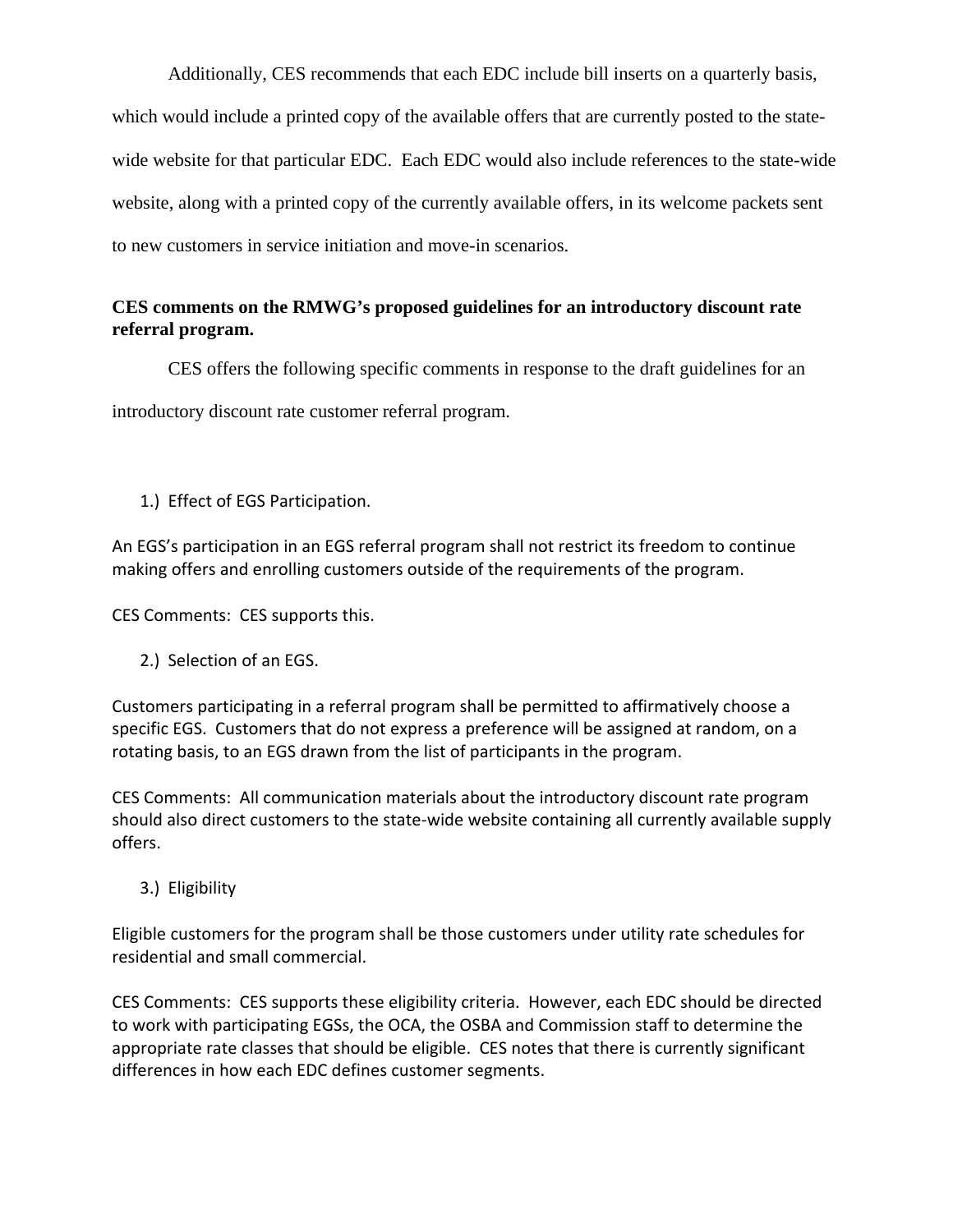# 4.) Enrollment.

Utilities shall enroll customers into a referral program on behalf of EGSs, and may accomplish enrollment through a telephonic process implemented by their call centers. Utilities shall retain, for a period of six months, a recording of the conversation where the customer agrees to participate in the program. Utilities may also accomplish this enrollment via a dedicated webpage to the referral program. For customers who do not have internet access, those customers may be offered an available hard copy mailing providing the options available under the programs. Within three days of enrollment, utilities shall send the customer a letter, drafted in conformance with the standards established in the Referral Program Enrollment Letter, confirming enrollment, and shall, in an EDI transaction, notify the EGS of the enrollment.

The Utility shall offer customers the option to learn about the referral program when a customer contacts the utility to;

> Initiate new service Reinstate service following a change of location Make an inquiry regarding rates Make an inquiry regarding billing issues Seek information on energy efficiency Create an online account with the utility

CES Comments: The telephonic enrollment process should be available to customers on a toll free basis. Each of the communication channels discussed should also seek to direct customers to the state‐wide website with all available offers, in addition to providing customers with information about the introductory discount rate program.

5.) The Introductory Period.

EGSs participating in a referral program shall offer all customers referred to them the introductory discount of 7% for the introductory period of two months. This discount will be based on the existing default service rates of the utility. Customers may withdraw from the program during the introductory period upon notice. Customers shall be eligible for one introductory offer every three years.

CES Comments: The introductory discount rate should be based on the existing default service rates in place at the time the customer enrolls. Each EDC should be required to develop a rate ready billing platform that will allow suppliers to enroll customers under a fixed discount as compared to the default rate (rather than having to specify the specific rate). Customer should also be able to withdraw from the program during the introductory period **without any penalty or early termination fee.** 

6.) The EGS Contract

The utility will enroll the customer and the EGS will, within five days of utility notice of enrollment, provide the customer with a sales agreement governing both the introductory and post‐introductory periods. That contract must conform to the principles established in the EGS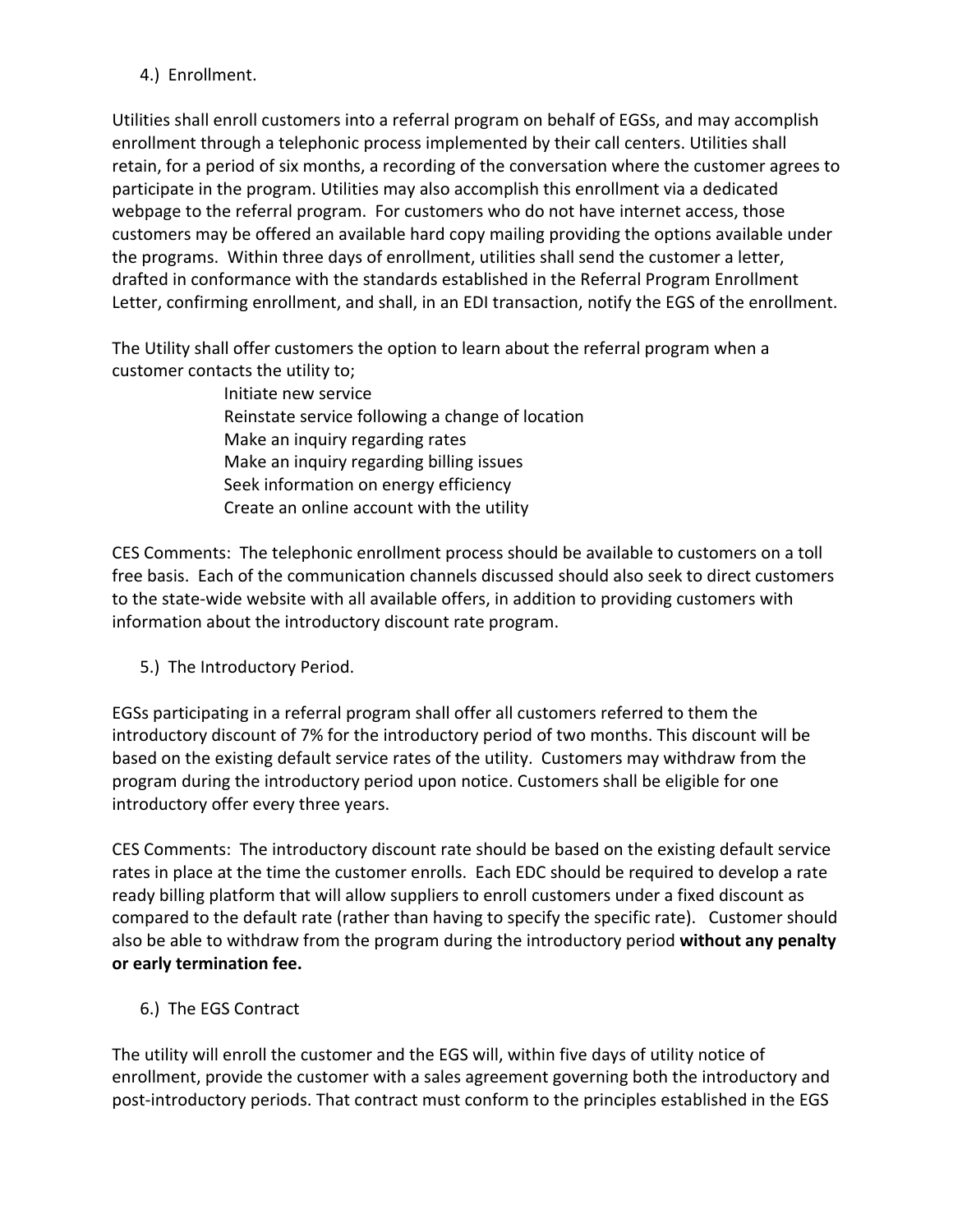Contract Option Requirements, and will take effect unless rescinded telephonically, electronically, or in writing, by the customer by the end of the first month of service under the EGS. The deadline date for a decision to rescind the contract must be conspicuously listed on the sales agreement

CES Comments: The EGS should have up to ten days of utility notice of enrollment to provide a customer with the sales agreement/disclosure statement. The requirement for the contract to conform to the EGS Contract Option Requirements should only apply to EGS offers under the introductory discount rate program. EGSs should be free to provide other products with different terms and conditions on the state‐wide website discussed above.

7.) EDI Confirmation of Transactions.

Under the EGS Contract approach, at the time the EGS sends the utility an EDI price change, the EGS will be deemed to affirm and represent that it has given its customer proper notice of the price change.

No CES Comments.

8.) Incremental Costs

Costs for the administration of this program by the utilities shall be recovered through a Retail Markets Surcharge. This charge shall be non‐bypassable and shall applicable to all customers within the residential and small commercial rate classes.

CES Comments: CES supports this cost recovery mechanism for the introductory discount rate program and the other customer referral measures discussed above.

9.) Website

Utilities shall create and run a dedicated webpage for the referral program. This webpage shall contain utilities' existing rates (or PTC), a list of the EGSs participating in the referral program, the EGSs' introductory discount rate, and post‐introductory period rate offerings for each EGS. The website shall be technologically sufficient to enroll customers into the referral program online, including the ability to randomly assign customers to an EGS who do not desire to pick a specific supplier.

No CES comments.

10.) Promotion

Utilities and EGSs shall promote referral programs by providing customers with accurate information through the Internet, a dedicated toll‐free telephone line, media advertising, direct mailings and other appropriate means. All informational materials promoting a referral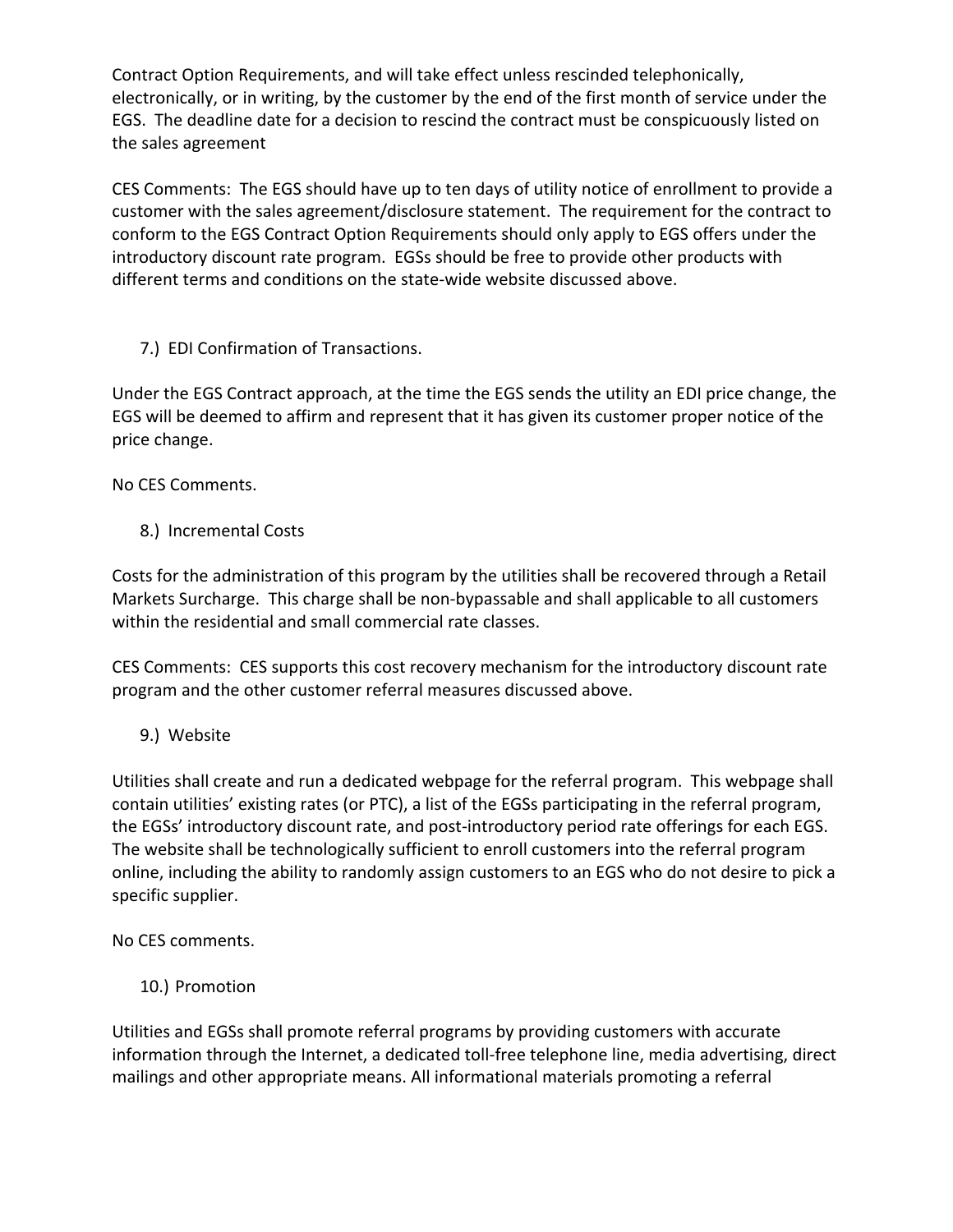program must conspicuously disclose that the savings offered during the introductory period are not guaranteed beyond that period.

# REFERRAL PROGRAM ENROLLMENT LETTER

A utility's enrollment confirmation letter to a customer participating in a referral program shall include the following:

- 1. The effective date of the enrollment, and the name of the EGS that will provide the service.
- 2. A description of the introductory discount, including the method of calculation, and the length of the introductory period.
- 3. Identification of the location of the discount on the customer's bill, and a notice that utility budget billing arrangements for residential customers will continue or can be initiated.
- 4. A notice informing the customer that the EGS will contact the customer soon to offer it a sales agreement, and describing the effect of the sales agreement under the EGS Contract approach to the referral program, including the provisions for return to utility service.
- 5. A notice informing the customer of its right to withdraw from the program during the introductory period upon notice.
- 6. A description of the utility's roles and responsibilities as the delivery service provider and the utility's contact information.
- 7. A description of the Commission's consumer complaint procedures available to EGS customers, and information on contacting the Commission with a complaint about an EGS.

CES Comment: The notification letter should also inform the customer that it may cancel the enrollment at any time during the introductory period without penalty.